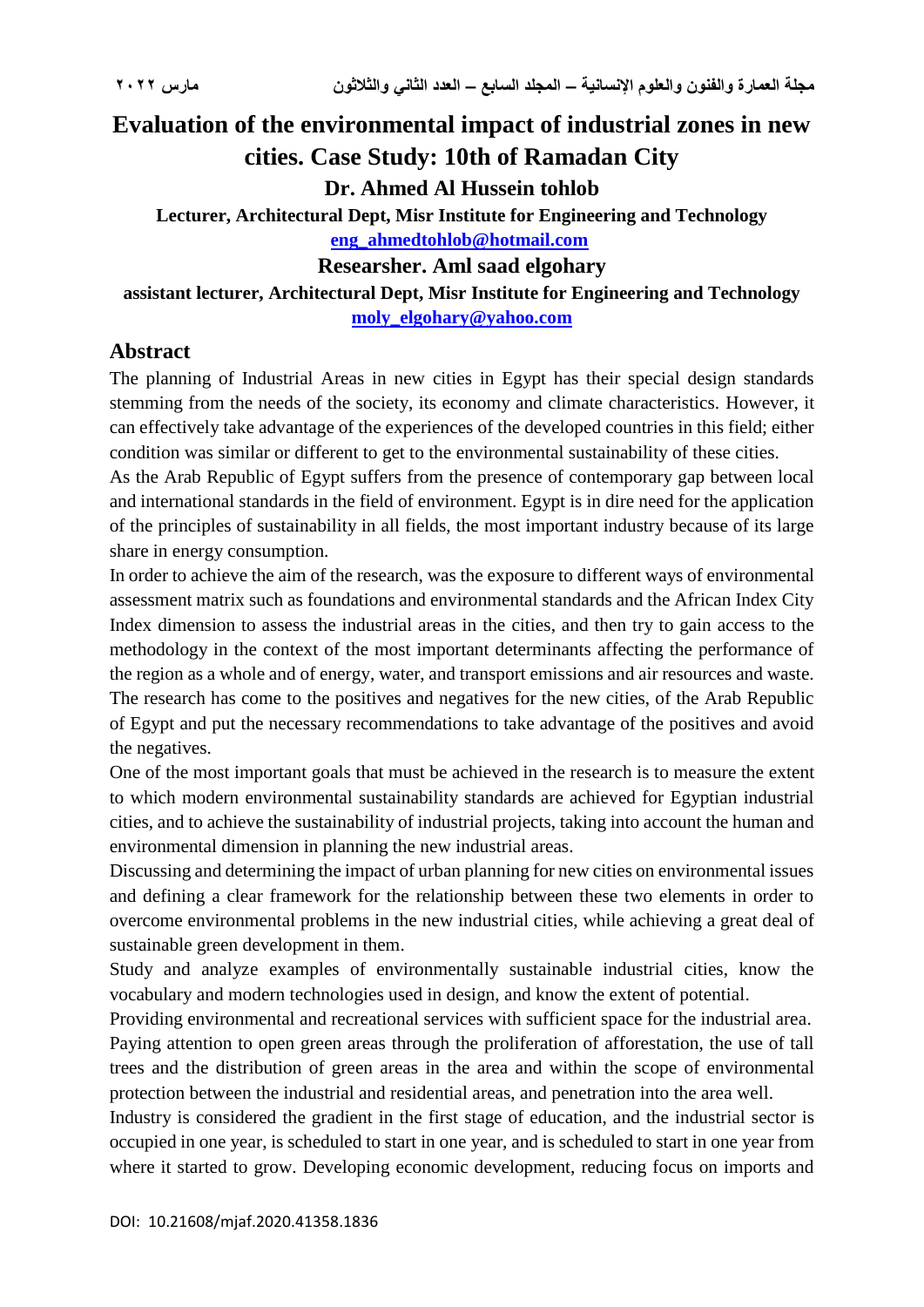increasing energy. The problem becomes clear in field and environmental studies, the common environment to environmental problems and environmental pollution that increased the complexities of life in industrial cities. The research methodology is based on two complementary main frameworks in order to achieve the objectives of the study, and they are as follows: The theoretical framework is based on knowledge of the basic concepts related to sustainability and green development standards in industrial cities through a comprehensive survey of studies and research in this field, especially in the aspect of planning theories related to the city's components, framework and trends, as well as with regard to standards related to services, public facilities and general planning projects such as regions residential, industrial, green and open areas.

The analytical framework focuses on the nature of practice and application at the global level in a global industrial city by studying and analyzing the elements and capabilities used to solve environmental problems in all their contents and applying global environmental assessments and how to achieve sustainability in them and then applying to a new industrial city in Egypt through a case study of these. The city is based on the current situation and a comparison between the study cases, which will reach solutions and proposals to solve environmental problems and achieve sustainable development in them.

#### **Environmental assessment of industrial zones in Egypt:**

New Egyptian cities are cities that were created in many governorates of Egypt in the last three decades, as these cities were planned according to the latest planning systems, and it was taken into account to establish them away from the narrow strip of the Nile Valley, in order to limit the urban sprawl on agricultural lands.

## **New industrial cities in the governorates of Egypt:**

Industrial zones contribute to bringing about changes in the natural and social environment in order to advance the necessary standards of living and economy, and the establishment of the industrial zone with good environmental conditions requires sustainable planning and operation that takes into account the various environmental and social aspects related to the proposed development.

## **Concept of industrial pollution:**

It is those damages that are caused to the ecosystem as a result of the industrial activity of the industrial establishment, and diminish its ability to provide a healthy physical, psychological, social and moral life for human beings. These damages usually result from the behavior of the industrial establishment in its endeavor to maximize profit without taking into account the surrounding environment, which is polluted with the waste of these operation. In spite of the efforts made at the national and global levels, the situation is getting worse, due to the steady and rapid growth in technologies that are newly used in the industry.

## **The study included four parts as follows:**

**1-**deals with the discussion of the industrial city of origination and sustainability. **2-d**eals with the concept of industrial zones from an environmental perspective.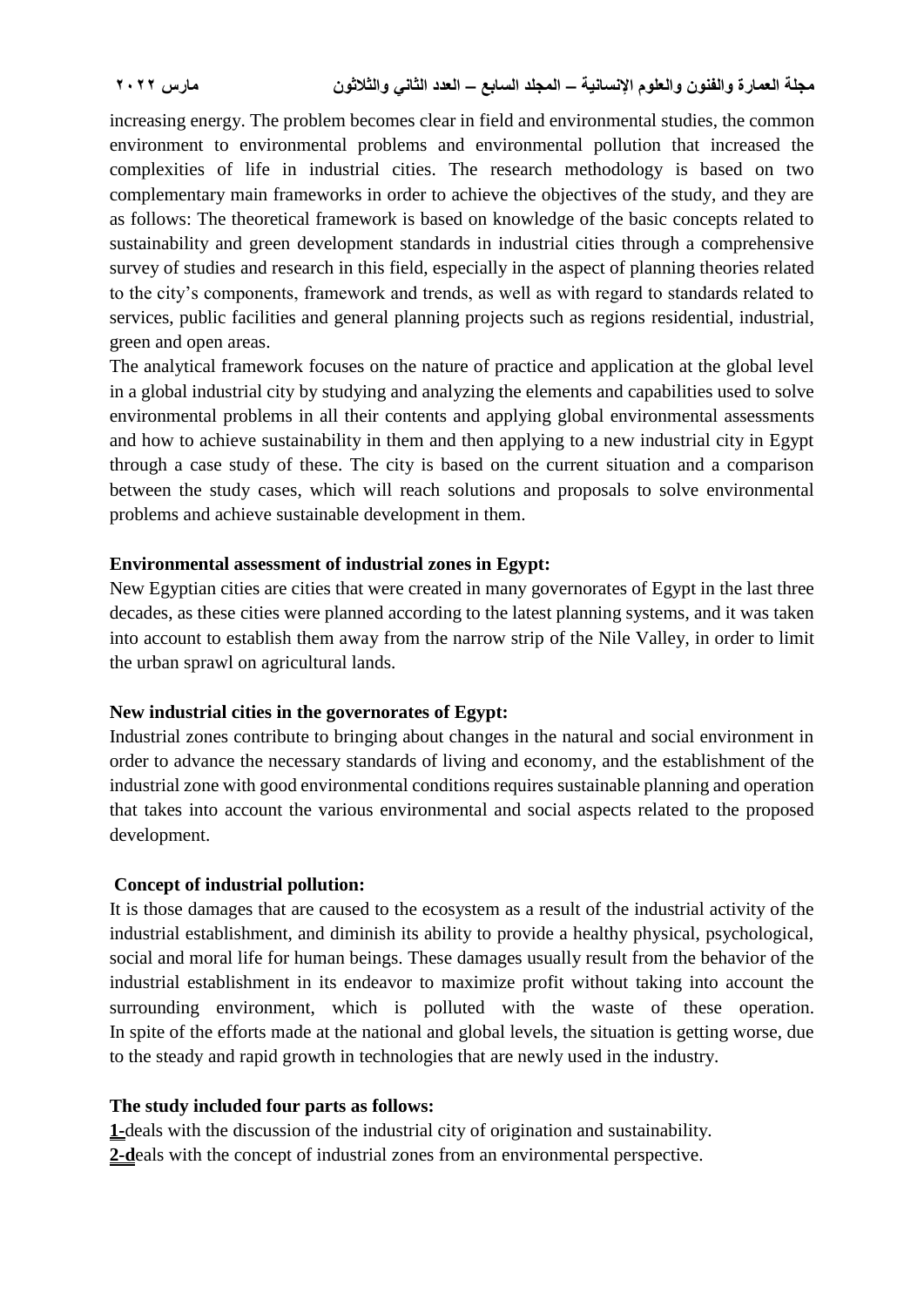**3-** deals with the study and analysis of examples of global environmentally sustainable industrial cities.

**4-** deals with the suggested sustainable methodology for the design of new industrial zones in Egypt.

# **Three Parts have been addressed through the identification of the following sections:**

## **The first section deals with the discussion of the industrial city of origination and sustainability.**

Origins and evolution of the industry in Egypt and the world.

Has addressed study the genesis of the industry in Egypt and the world and the development of industry in Egypt and its role in raising the wheel of the Egyptian economy and strategic directions for the Egyptian industr**y.**

The impact of industrial ecology on the development of industrial zones.

Chapter displays industrial pollution and its impact on the environment and trading. View definition of sustainable development principles to arrive at a definition of sustainable city.

Also addressed renewable energies and strategy in Egypt and their application, and the emergence of science industrial ecology.

## **The second section deals with the concept of industrial zones from an environmental perspective.**

The concept of the industrial zone within the emergence of new industrial cities concepts:

The Chapter discusses the reasons for the emergence of new cities in Egypt and then the stages of the emergence of the industrial areas in these cities and their types and their role in development.

This deals with the explanation of the planning and design and environmental standards for the industrial zone and the relationship of the region, including around the other uses and strategy use and application of renewable energy and green design in the region.

# **The third part deals with the study and analysis of examples of global and regional environmentally sustainable industrial cities.**

Discussion and Analysis of global industrial zones in the global Sustainable Cities.

The city of Hamburg, Germany, and the Japanese city of Kawasaki and the Saudi city of Yanbu on the basis of a clean environmental planning and the use of clean renewable energies to produce environmental sustainability.

# **The Part IV deals with Sustainable proposed methodology for the design of new industrial zones in Egypt.**

Study and analysis of examples of new industrial zones in Egypt.

The study dealt with the industrial areas in the new Egyptian cities and their environmental problems and assessing global environmental assessments. Study takes 3 cities under study, the Tenth of Ramadan City and the city of New Damietta and the new city of Minya.